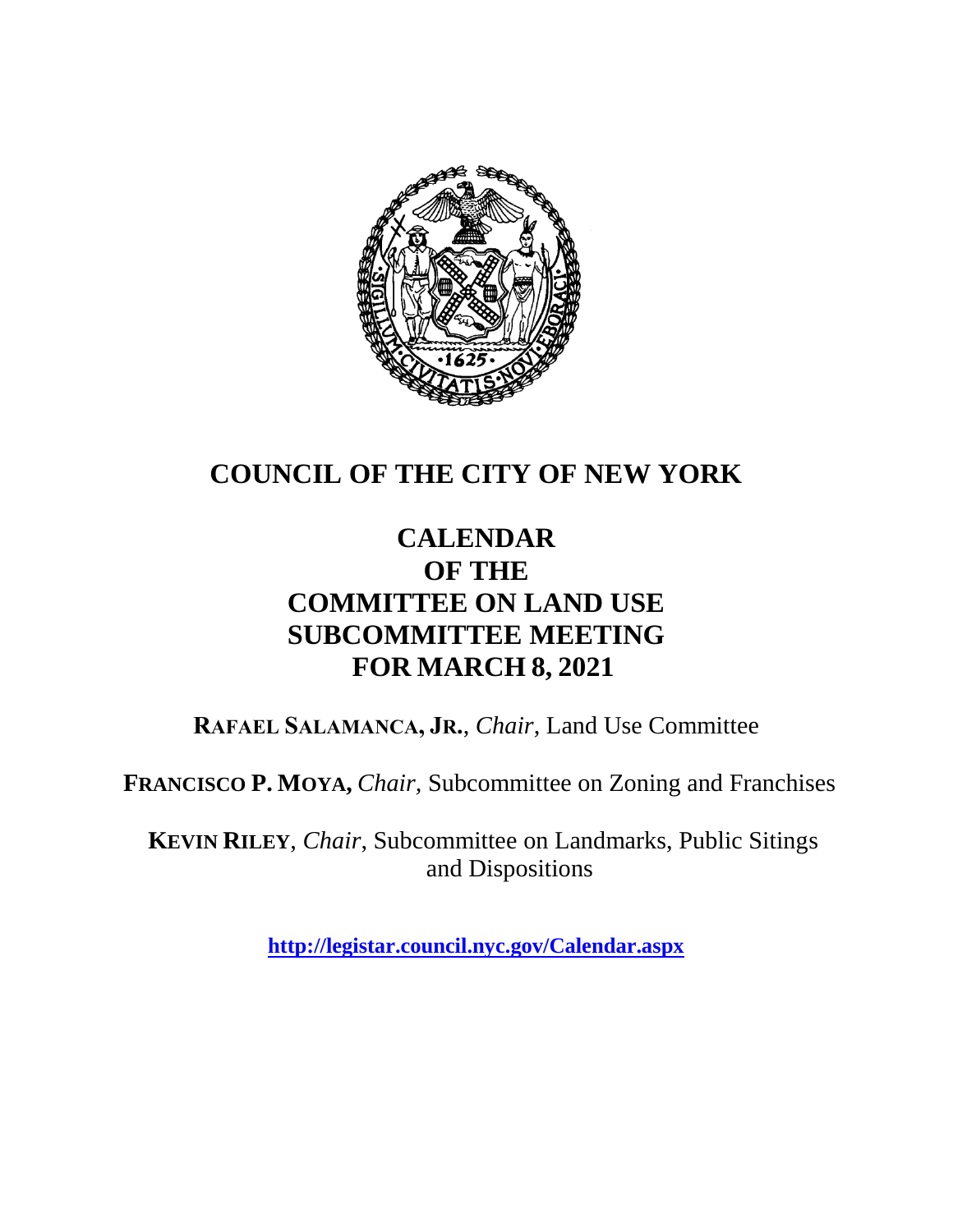**For questions about accessibility or to request additional accommodations please contact [swerts@council.nyc.gov](mailto:swerts@council.nyc.gov) or [nbenjamin@council.nyc.gov](mailto:nbenjamin@council.nyc.gov) or (212) 788-6936 at least three (3) business days before the hearing.**

#### **Table of Contents**

#### **Item No. Page**

*Subcommittee on Landmarks, Public Sitings and Dispositions Public Hearing/Meeting Scheduled for 03/08/21 commencing at 2:00 P.M., Remote Hearing*

|                                                                 | 3              |
|-----------------------------------------------------------------|----------------|
|                                                                 | $\mathfrak{Z}$ |
|                                                                 | $\overline{4}$ |
|                                                                 | $4 - 5$        |
|                                                                 | 5              |
|                                                                 | 5              |
| 7. Sutter Avenue-East New York Partnership Homes (L.U. No. 730) | 6              |

If you are a member of the public who wishes to testify, please register via the New York City Council Home Page at [https://council.nyc.gov/,](https://council.nyc.gov/) where you can also find links to livestream the hearing and recordings of past hearings.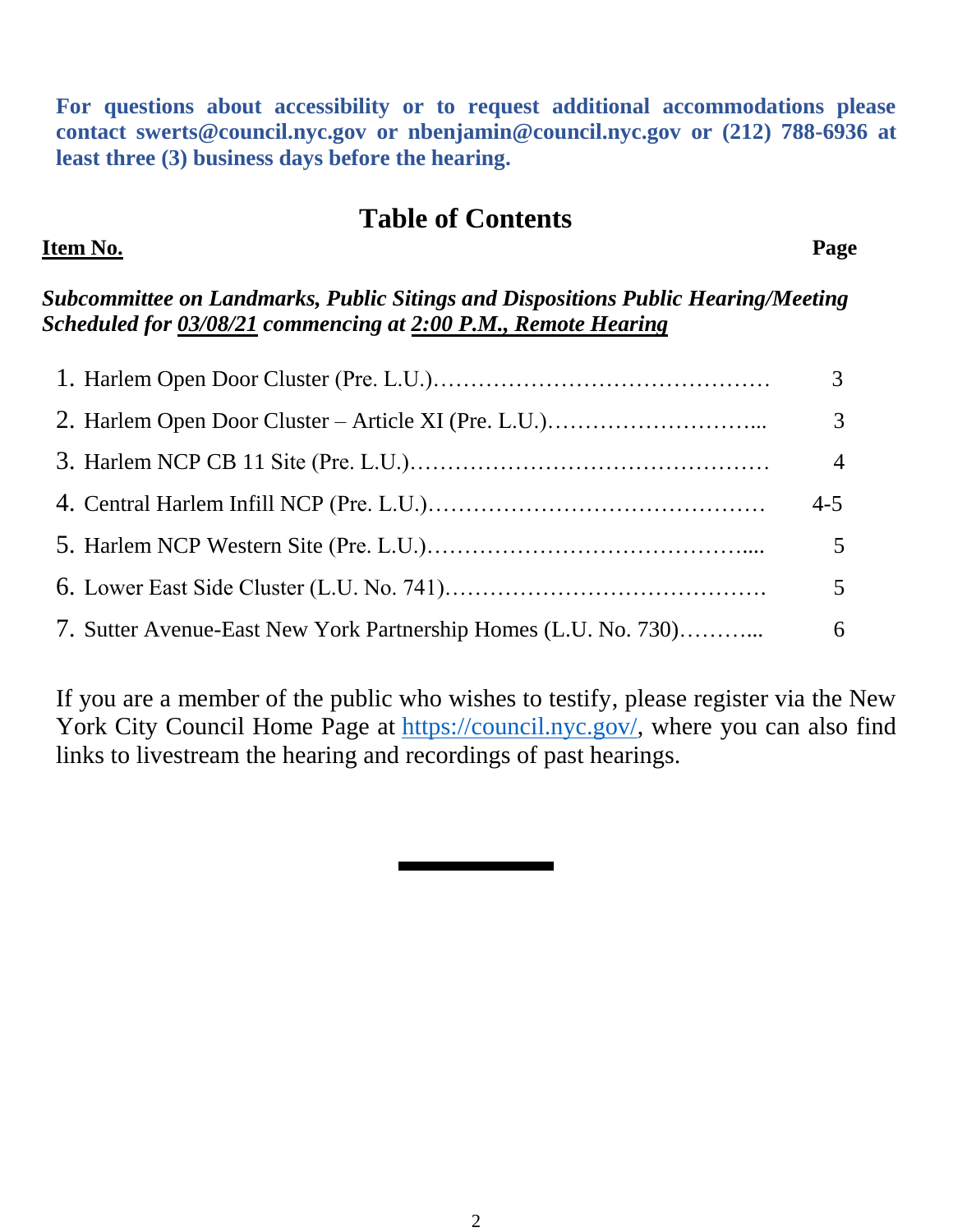#### **SUBCOMMITTEE ON LANDMARKS, PUBLIC SITINGS AND DISPOSITIONS**

The Subcommittee on Landmarks, Public Sitings and Dispositions will hold a remote public hearing/meeting on the following matters, commencing at **2:00 P.M. Monday, March 8, 2021:**

#### **PRECONSIDERED L.U. HARLEM OPEN DOOR CLUSTER MANHATTAN CB - 10 C 200276 HAM**

Application submitted by the Department of Housing Preservation and Development (HPD):

- 1. pursuant to Article 16 of the General Municipal Law of New York State for:
	- a. the designation of property located at 2735 Frederick Douglass Boulevard (Block 2045, Lot 13), 2752 Frederick Douglass Boulevard (Block 2032, Lot 2) 131 West 133rd Street (Block 1918, Lot 16), 130 West 134<sup>th</sup> Street (Block 1918, Lot 53) and as an Urban Development Action Area; and
	- b. an Urban Development Action Area Project for such area; and
- 2. pursuant to Section 197-c of the New York City Charter for the disposition of such property to a developer to be selected by HPD;

to facilitate two six-story buildings, one seven-story building, and one ten-story building containing an approximate total of 48 affordable housing units.

### **PRECONSIDERED L.U. HARLEM OPEN DOOR CLUSTER – ARTICLE XI MANHATTAN CB - 10 20215017 HAM**

Application submitted by the New York City Department of Housing Preservation and Development pursuant to Article XI of the Private Housing Finance Law for approval of an exemption from real property taxes for property located at 2735 Frederick Douglass Boulevard (Block 2045, Lot 13), 2752 Frederick Douglass Boulevard (Block 2032, Lot 2), 131 West 133rd Street (Block 1918, Lot 16), and 130 West 134th Street (Block 1918, Lot 53).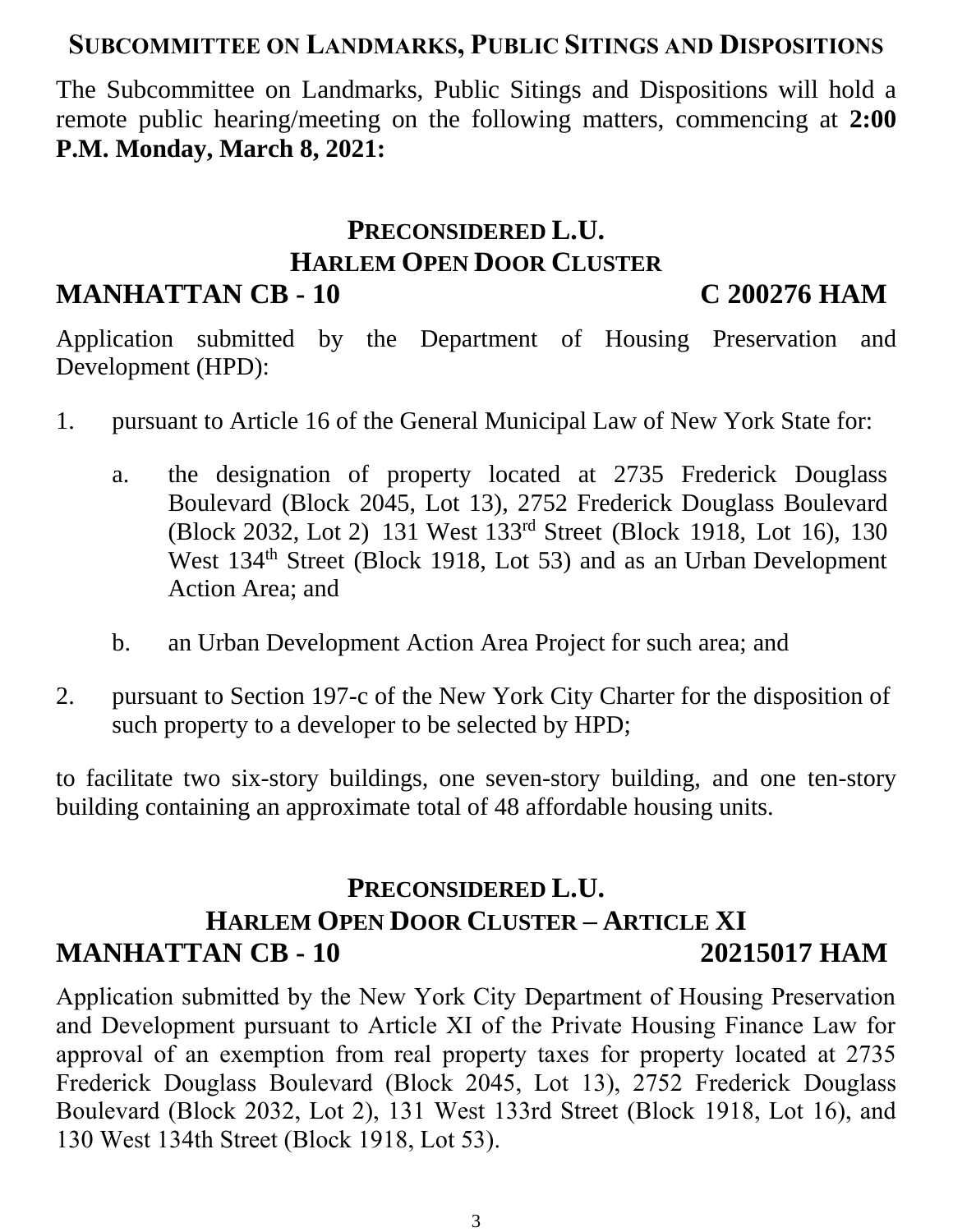## **PRECONSIDERED L.U. HARLEM NCP CB 11 SITE**

# **MANHATTAN CB - 11 C 200277 HAM**

Application submitted by the Department of Housing Preservation and Development (HPD):

- 1. pursuant to Article 16 of the General Municipal Law of New York State for:
	- a. the designation of property located at 2 East 130<sup>th</sup> Street (Block 1754, Lot 68) as an Urban Development Action Area; and
	- b. an Urban Development Action Area Project for such area; and
- 2. pursuant to Section 197-c of the New York City Charter for the disposition of such property to a developer to be selected by HPD;

to facilitate a four-story building containing approximately seven affordable housing units.

# **PRECONSIDERED L.U.**

### **CENTRAL HARLEM INFILL NCP**

#### **MANHATTAN CB - 10 C 200278 HAM**

Application submitted by the Department of Housing Preservation and Development (HPD)

- 1. pursuant to Article 16 of the General Municipal Law of New York State for:
	- a. the designation of property located at 2803 Frederick Douglass Boulevard (Block 2045, Lot 89), 136 West 137th Street (Block 1921, Lot 49), 203 West 135th Street (Block 1941, Lot 27), 61 West 130th Street (Block 1728, Lot 9), 142 West 129th Street (Block 1913, Lot 52) and 109 West 126th Street (Block 1911, Lot 26) as an Urban Development Action Area; and
	- b. an Urban Development Action Area Project for such area; and
- 2. pursuant to Section 197-c of the New York City Charter for the disposition of such property to a developer to be selected by HPD;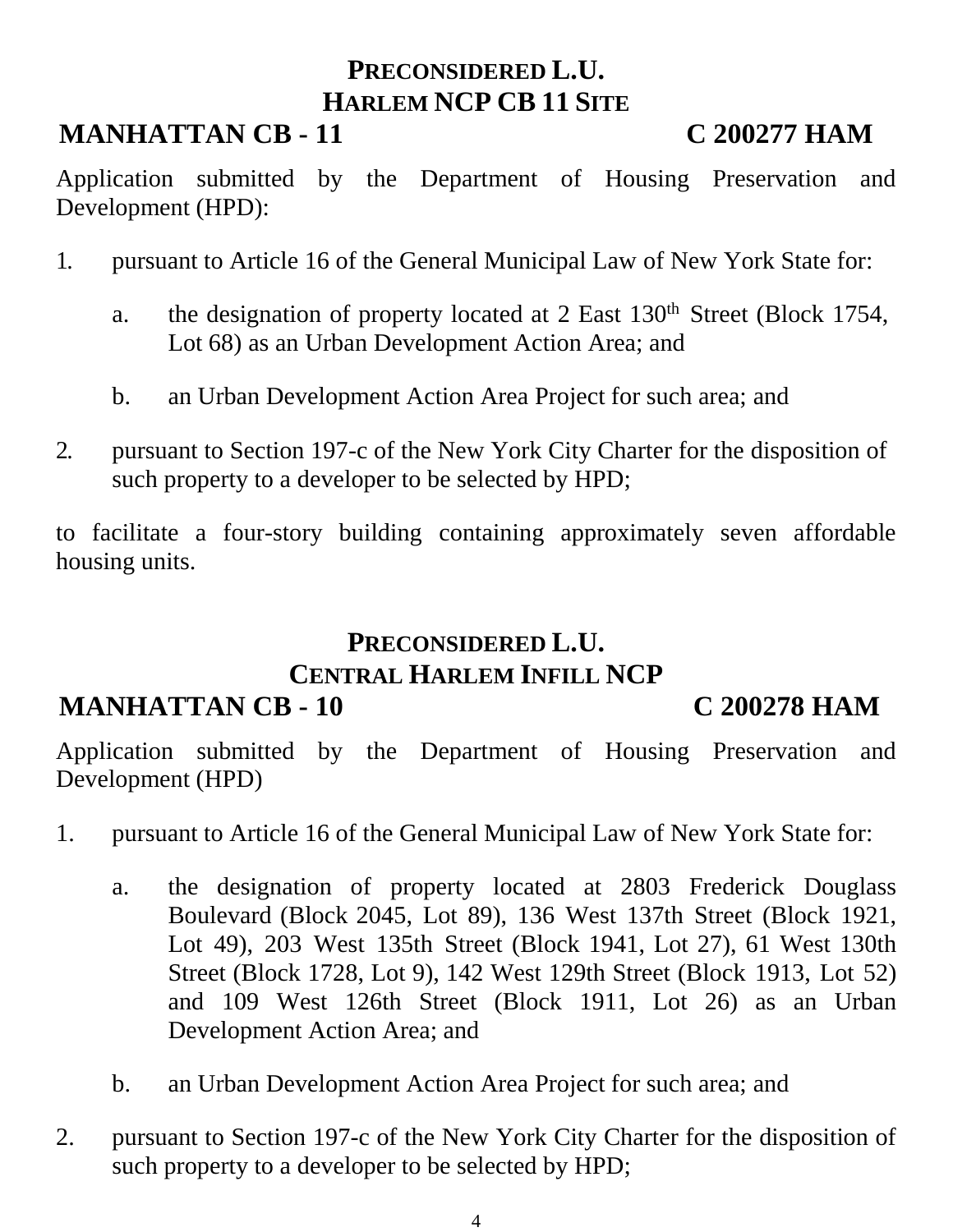to facilitate six buildings containing an approximate total of 58 affordable housing units.

# **PRECONSIDERED L.U. HARLEM NCP WESTERN SITE**

### **MANHATTAN CB - 10 C 200279 HAM**

Application submitted by the Department of Housing Preservation and Development (HPD):

- 1. pursuant to Article 16 of the General Municipal Law of New York State for:
	- a. the designation of property located at  $313$  West  $112<sup>th</sup>$  Street (Block 1847, Lot 13) and as an Urban Development Action Area; and
	- b. an Urban Development Action Area Project for such area; and
- 2. pursuant to Section 197-c of the New York City Charter for the disposition of such property to a developer to be selected by HPD;

to facilitate development of a four-story building containing approximately 7 affordable housing units.

# **L.U. NO. 741**

#### **LOWER EAST SIDE CLUSTER**

#### **MANHATTAN CB - 3 20215016 HAM**

Application submitted by the Department of Housing Preservation and Development pursuant to Article 16 of the General Municipal Law and Section 577 of Article XI of the Private Housing Finance Law for approval of an urban development action area project, waiver of the area designation requirement, waiver of the requirements of Sections 197-c and 197-d of the New York City Charter, and approval of a real property tax exemption for property located at 406-08 East 10<sup>th</sup> Street (Block 379, Lot 12), 533 East 11<sup>th</sup> Street (Block 405, Lot 46), and 656 East 12<sup>th</sup> Street (Block 394, Lot 37), Council District 2, Community District 3.

#### **L.U. NO. 730**

*The public hearing on this item was held on February 18, 2021*